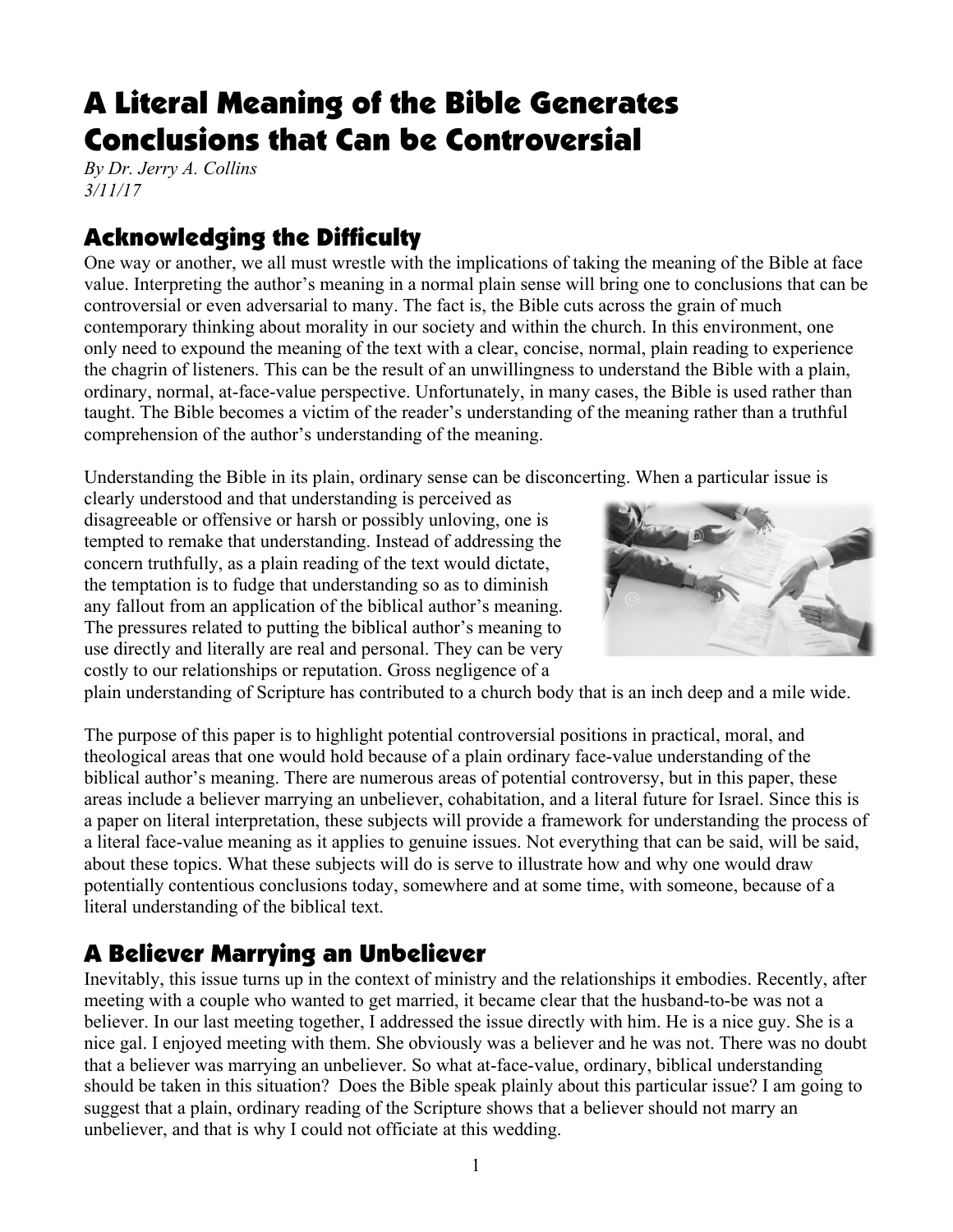There are a number of biblical texts that, taken with a literal at-face-value meaning, would plainly conclude that a believer should not marry an unbeliever. First Corinthians 7:39 urges widows to remarry *only in the Lord*. A common, plain understanding of the author's meaning is illustrated by the "Bible Knowledge Commentary." It states that remarriage for a widow was to "another Christian (he must belong to the Lord)—an obligation which though previously unstated, he no doubt meant to apply to all who sought marriage partners" (BKC, Victor Books, 1983, p. 520). According to the commentary, a plain reading of the biblical text understood in a normal way sounds like a believer should not marry an unbeliever.

#### Ephesians 5:25-28 commands,

*Wives, submit yourselves to your own husbands as you do to the Lord. For the husband is the head of the wife as Christ is the head of the church, His body, of which He is the Savior. Now as the church submits to Christ, so also wives should submit to their husbands in everything. Husbands, love your wives, just as Christ loved the church and gave Himself up for her to make her holy, cleansing her by the washing with water through the Word, and to present her to himself as a radiant church, without stain or wrinkle or any other blemish, but holy and blameless. In this same way, husbands ought to love their wives as their own bodies. He who loves his wife loves himself.*

How can a spouse realistically fulfill this obligation in marriage if he or she is an unbeliever? It is reasonable to conclude that the author's meaning is for believers to marry believers and that their marriage be established in Christ. That is, the wife submits to her husband *as you do to the Lord,* and the husband loves his wife *just as Christ loved the church*. It sure sounds like the pattern for a biblical marriage is a man and woman who are believers, united together in Christ.

Colossians 3:18 says, *Wives, be subject to your husbands, as is fitting in the Lord.* The command for wives to submit to their husbands has its moral limit *as is fitting in the Lord.* A wife's submission to her husband in this regard indicates she is not obligated to follow her husband's leadership if it conflicts with specific scriptural commands (BKC, Victor Books, 1983, p. 683). Governing a wife's submissive response to her husband is in the context of her responsibility to do so as appropriate for those who are in the Lord. It sounds like a wife must express submission in a way that reflects her faith in Christ.

One of the most significant biblical passages referring to marriage between believers and unbelievers is 2 Corinthians 6:14-16a, which says,

*Do not* [negative command] *be* [generally timeless fact] *unequally yoked* [in association] *with unbelievers; for what partnership have righteousness and lawlessness, or what fellowship has light with darkness? Or what harmony has Christ with Belial, or what has a believer in common with an unbeliever? Or what agreement has the temple of God with idols?* [rhetorical questions requiring "none" for the answers].

This passage begins with a negative command to either stop an action in progress or prohibit a habitual action from taking place. That action is being *unequally yoked with unbelievers*.

Kathy Keller in an internet article, "Don't Take It from Me: Reasons You Should Not Marry an Unbeliever," illustrated how being unequally yoked made it difficult to complete farming tasks:

Most of us no longer live in an agrarian culture, but try to visualize what would happen if a farmer yoked together, say, an ox and a donkey. The heavy wooden yoke, designed to harness the strength of the team, would be askew, as the animals are of different heights, weights, walk at different speeds and with different gaits. The yoke, instead of harnessing the power of the team to complete the task, would rub and chafe BOTH animals, since the load would be distributed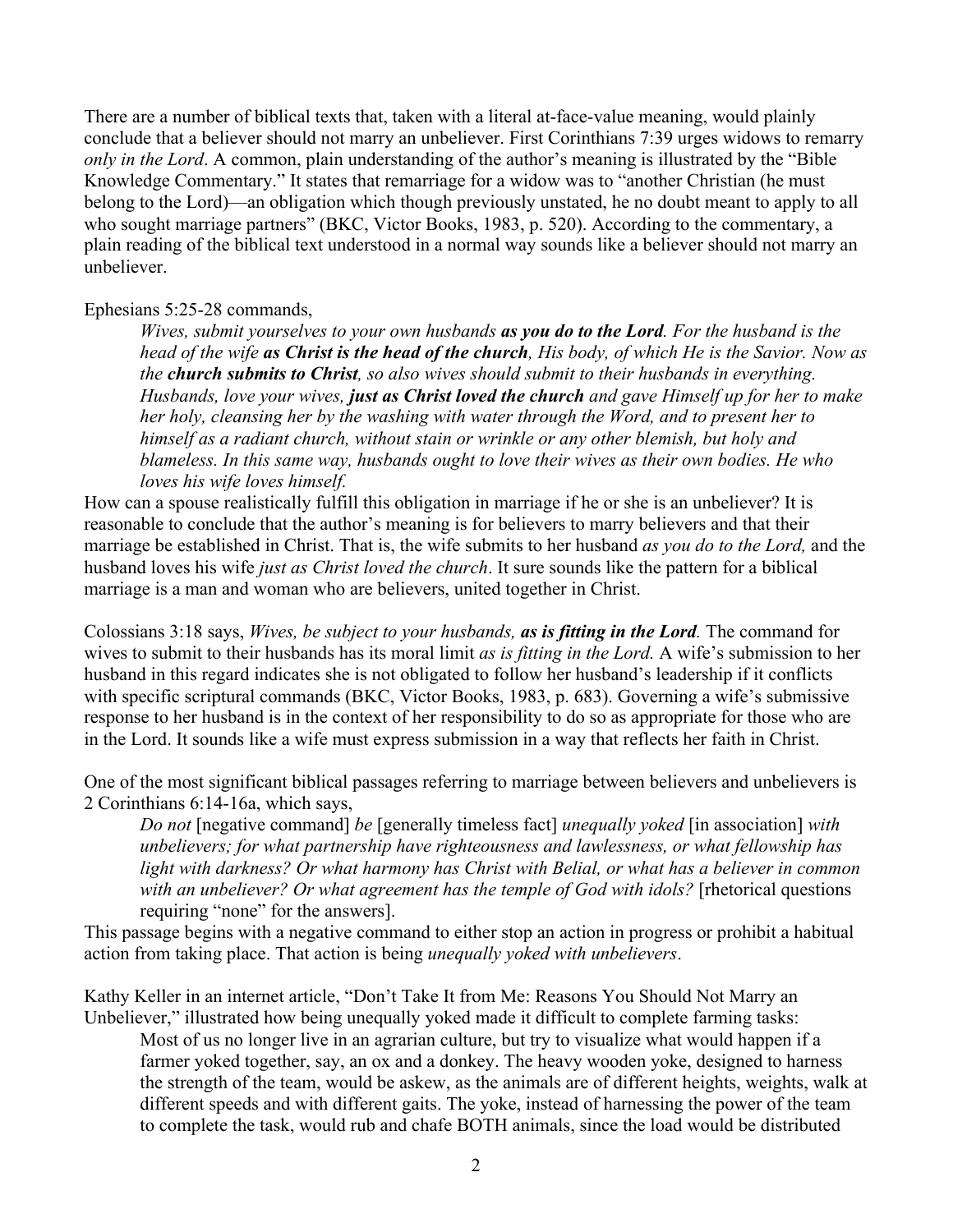unequally. An unequal marriage is not just unwise for the Christian, it is also unfair to the non-Christian, and will end up being a trial for them both.

It is reasonable to conclude that unequal yoking in a marriage, between a believer and an unbeliever, would increase the anxiety and stress of operating, managing, and directing that marriage together in the same direction and the same path. The basic orientation of each is in conflict with one another.

The reason for this command is based in five rhetorical questions, each building on one another, to emphasize why believers must not be yoked to unbelievers. These contrasts illustrate the incongruity between believers and unbelievers coordinating their lives in the same direction.

- The first, *what partnership have righteousness and lawlessness?* None! There is no collaboration or teamwork between the concept of right living or justice versus lawlessness, the absence of justice.
- The second, *or what fellowship has light with darkness?* None! There is no shared interest or mutual aim between the concept of light so as to see clearly, versus darkness, to not see at all.
- The third, *or what harmony has Christ with Belial?* None! There is no agreement or harmony between Christ and Satan, who is opposed to Christ.
- The fourth, *or what has a believer in common with an unbeliever?* None! There is no shared quality or standard between a believer and an unbeliever. Both parties are guided by conflicting priorities and ambitions.
- The fifth, *or what agreement has the temple of God with idols?* None! Since believers are the church today indwelt by the Holy Spirit, anything brought into one's life that defiles it is incompatible with who we are.

In summary, we can conclude that the intention of the author is that being unequally yoked with unbelievers is prohibited for believers. We can infer this to be true because a believer unequally yoked with an unbeliever is not a relationship one can get out of easily or non-sinfully. A coordinated or cooperative mutual response that is consistent with the values and beliefs of a Christ follower is jeopardized. This intention of the author would not necessarily include working for an unbeliever, being coached by one, or being taught in school by one, because one can more easily get out of these relationships and do so non-sinfully. So, if I were to have coffee with the Apostle Paul and ask him if he meant that a believer should not marry an unbeliever, he would agree that I took his meaning in a plain ordinary way.

## Cohabitation

Not only is cohabitation on the rise, it is now a permanent fixture in western society. According to a study by Popernoe and Whitehead in 2007, *The State of Our Unions: The Social Health of Marriages in America*:

No family change has come to the fore in modern times more dramatically, and with such rapidity, as heterosexual cohabitation outside of marriage. Within three decades in most advanced nations the practice of non-marital cohabitation has shifted from being a widely eschewed and even illegal practice to one which, increasingly, is viewed as a normal part of the life course and a necessary prelude to, or even substitute for, marriage. In America before 1970, for example, cohabitation was uncommon, a deviant and unlawful practice found only among people at the margins of our society. Since 1970 the number of Americans living together outside of marriage has increased more than 1,000 percent.

This study and others like it indicate that cohabitation is an acceptable alternative to marriage in the West. Societal values have shifted toward the acceptance of cohabitation as a viable alternative for couples. Cohabitation, rather than dating, has become the testing ground for compatibility today.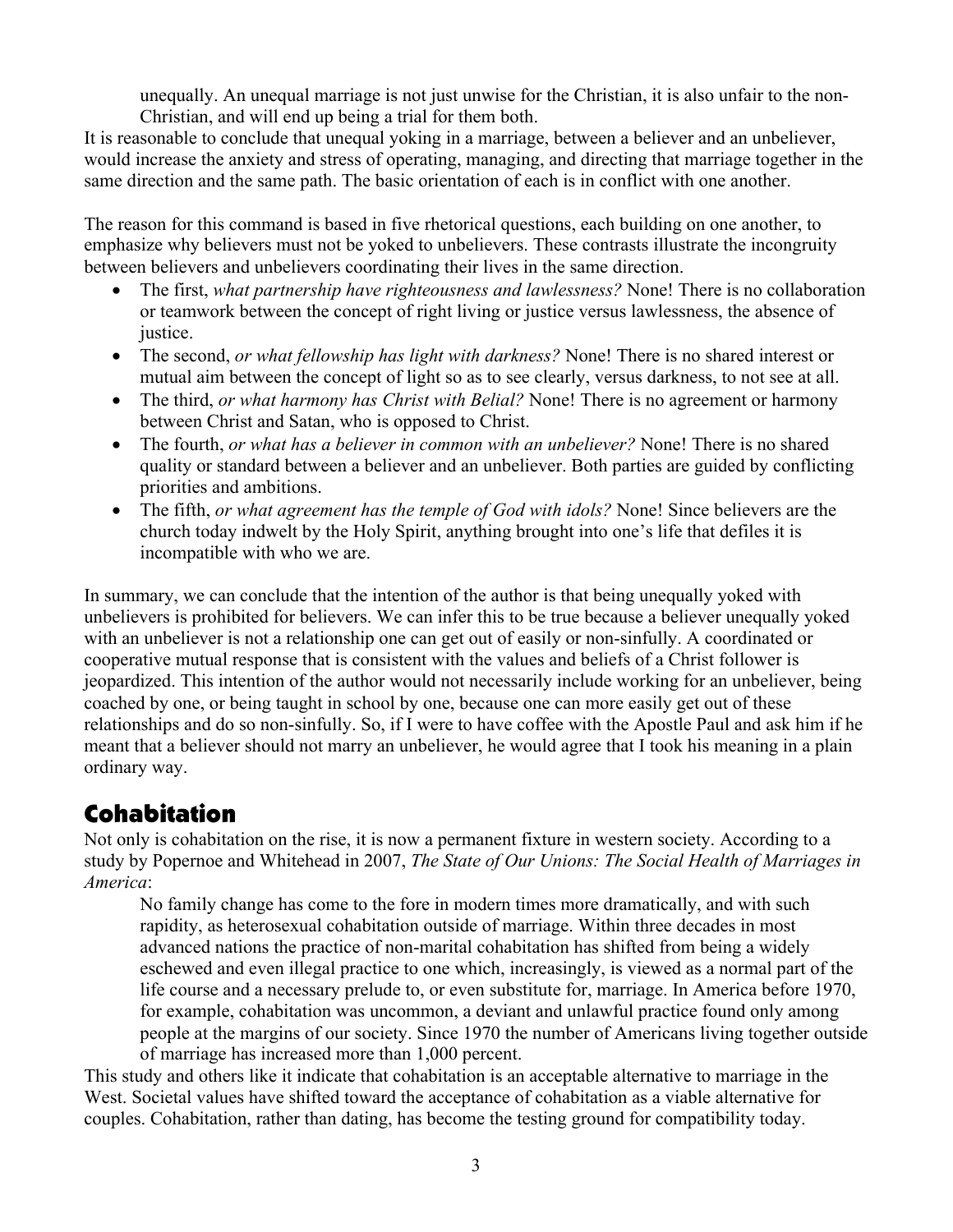Cohabitation has also become an issue for the church. Its acceptance in society has made it a temptation to which many have succumbed. Young Christian couples as well as older Christian couples often choose this alternative to marriage. Against this trend, a plain at-face-value reading of Scripture reveals that cohabitation is unacceptable and sinful. This can make for some difficult relational issues when it has to be addressed among believers. Since cohabitation involves couples who are often sexual partners, we can address this issue from what the Bible says about fornication.

The Greek word translated "sexual immorality" or "fornication" is *porneia* (from which we get the English word *pornography*), and it means literally "unlawful lust" and "every kind of unlawful sexual intercourse" according to BAG, a Greek lexicon. In 1 Corinthians 6:13, it says, *yet the body is not for immorality* (*porneia*) *but for the Lord and the Lord for the body*. When the body signaled hunger, food was taken to satisfy. When the body craved sexual desire, some concluded that desire needed to be satisfied, too. But since one's body belongs to the Lord, it's incompatible to use it immorally. Instead, when faced with the desire to become sexually immoral, one should *flee immorality* (verse 18).

In Galatians 5:19, the Apostle Paul writes, *now the deeds of the flesh are evident, which are immorality* (*porneia*)*, impurity, sensuality*. The deeds of the sinful human nature are as evident as fruit on a tree. Behavior normally demonstrates nature. The Apostle Paul seems to have been saying ironically, look at the accomplishments of the flesh! In this case, it's immorality or fornication, referring to all types of forbidden sexual relationships. A plain reading of the verse signals that sexual immorality is of the flesh with desires in conflict with the Spirit (verse 17).

Ephesians 5:3 states, *but do not let immorality* (*porneia*) *or any impurity or greed even be named among you, as is proper among saints*. The point here is not just to avoid immorality, impurity, and greed but to not live in such a way that anyone would even accuse you of it. Since the only form of lawful sexuality is the marriage between one man and one woman, then anything outside of marriage, including the sexual immorality of fornication, is unlawful, in other words, sin. It certainly sounds like this passage understood in a plain ordinary way would indicate cohabitation is unacceptable.

In 1 Thessalonians 4:3, it says, *for this is the will of God, your sanctification, that is, that you abstain from sexual immorality* (*porneia*). In their daily experience, it is God's will that His people be holy, set apart from sin. This requires a believer to *abstain from sexual immorality*. So setting one's life apart to God in holiness is exhibited by avoiding fornication. This is the expressed *will of God* for His followers. An ordinary normal understanding of the passage clearly indicates that cohabiting partners is not the will of God and thus, is sinful.

Hebrews 13:4 describes the honorable state of marriage. *Let marriage be held in honor among all, and let the marriage bed be undefiled; for fornicators* (*porneia*) *and adulterers God will judge*. This verse draws a clear distinction between that which is pure and honorable—marriage—and that which is sexually immoral—anything outside of marriage. The marriage bed is a euphemism for sexual intercourse. So, the marriage bed is morally pure when practiced between marriage partners. Otherwise, fornication, sexual intercourse before marriage, or adultery, sexual intercourse with someone other than your marriage partner, God will judge. A plain reading of Scripture indicates that living together outside of marriage falls into this category and is definitely sinful.

In summary, a plain at-face-value understanding of the Bible indicates that sexual immorality or fornication is a deviation from God's standard. Cohabitation is usually understood as living together as sexual partners. So cohabitation would be a deviation from God's standard. Instead, believers should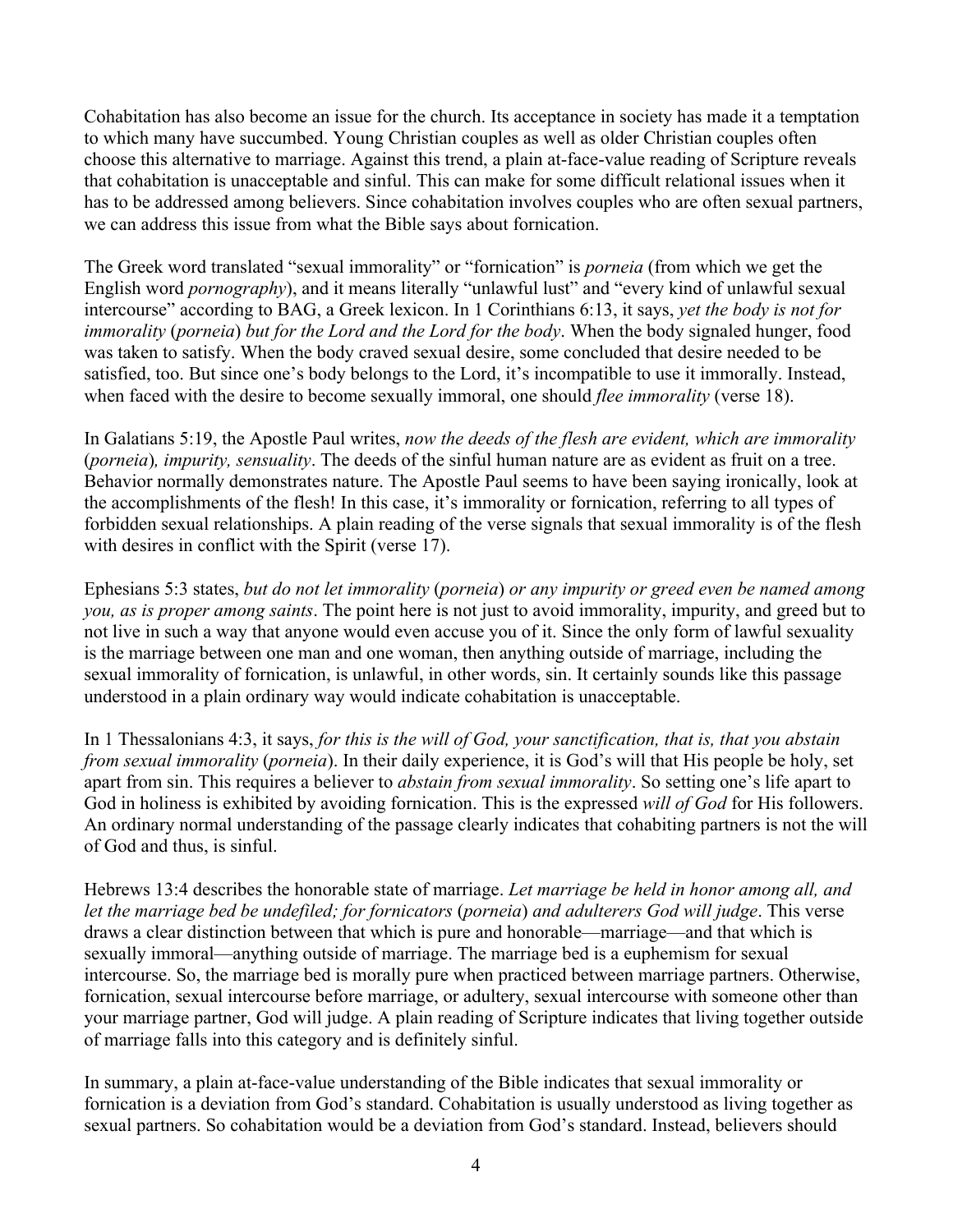flee immorality, not indulge in it as cohabiting sexual partners. Marriage is the proper relationship for a man and woman to share the marriage bed. It is in marriage that sexual relations are undefiled and morally pure. Fornicators indulging in non-marital sexual relations can expect to face God's judgment.

### A Literal Future for Israel

In *Replacement/Covenant Theology,* the church is said to supersede Israel in such a way that Israel is abandoned, with no redemptive future. The promises God made to Israel in the Scriptures find their fulfillment in the church. All of the *biblical* covenants made with Abraham, Moses, and King David are really aspects of the overarching *Covenant of Grace* that God enacted after the fall of mankind. The promises to Israel, being temporal, earthly, material, and literal are selectively spiritually allegorized to fit the church today. The *New Covenant* given to Israel in Jeremiah 31 was therefore fulfilled through the church. Since the Jews are no longer God's chosen people, God does not have any future plans for the nation of Israel.

*Separation/Dispensational Theology* makes a distinction between Israel and the church. This system is based upon a plain, ordinary understanding of biblical passages related to a future Israel to make this case. It is reasonable to conclude from a plain reading of Scripture that God has a future literal plan for Israel to possess and live in her land. The biblical covenants relate to this literal promise to Israel. The Old Testament prophets declared this literal future for God's chosen people, Israel, throughout their prophecies. To illustrate this, let's survey prophecies from the 'Big Three': Isaiah, Jeremiah, and Ezekiel.

As a casual reading of the book of Isaiah demonstrates, the prophet Isaiah speaks repeatedly on the subject of a future earthly kingdom. In his book, he predicts a future kingdom with Jerusalem as its capital and involving the tribe of Judah:

*In the last days, the mountain of the house of the LORD will be established as the chief of the mountains, and will be raised above the hills; and all the nations will stream to it. And many peoples will come and say, Come, let us go up to the mountain of the LORD, to the house of the God of Jacob; that He may teach us concerning His ways, and that we may walk in His paths. For the law will go forth from Zion, and the word of the LORD from Jerusalem. And He will judge between the nations, and will render decisions for many peoples, and they will hammer their swords into plowshares, and their spears into pruning hooks. Nation will not lift up sword against nation, and never again will they learn war* (Isaiah 2:2-4).

This prophecy has had no literal fulfillment in the past, but a future kingdom on earth could fulfill precisely these predictions of Isaiah. It does sound like there is a future for Israel that the church has not replaced.

One of the better known of Isaiah's pronouncements concerning the future kingdom is his prediction of Christ's birth:

*For a child will be born to us, a son will be given to us; and the government will rest on His shoulders; and His name will be called Wonderful Counselor, Mighty God, Eternal Father, Prince of Peace. There will be no end to the increase of His government or of peace, on the throne of David and over his kingdom, to establish it and to uphold it with justice and righteousness from then on and forevermore. The zeal of the LORD of hosts will accomplish this*  (Isaiah 9:6-7*).*

Again, this passage refers to an earthly government. The child will be born on earth; the throne will be that of David; rule will be characterized by justice and righteousness; and it will be accomplished by the power of God rather than the power of men. His birth has been fulfilled, but the establishment of His earthly government has not. It sounds reasonable to conclude the church has not replaced Israel.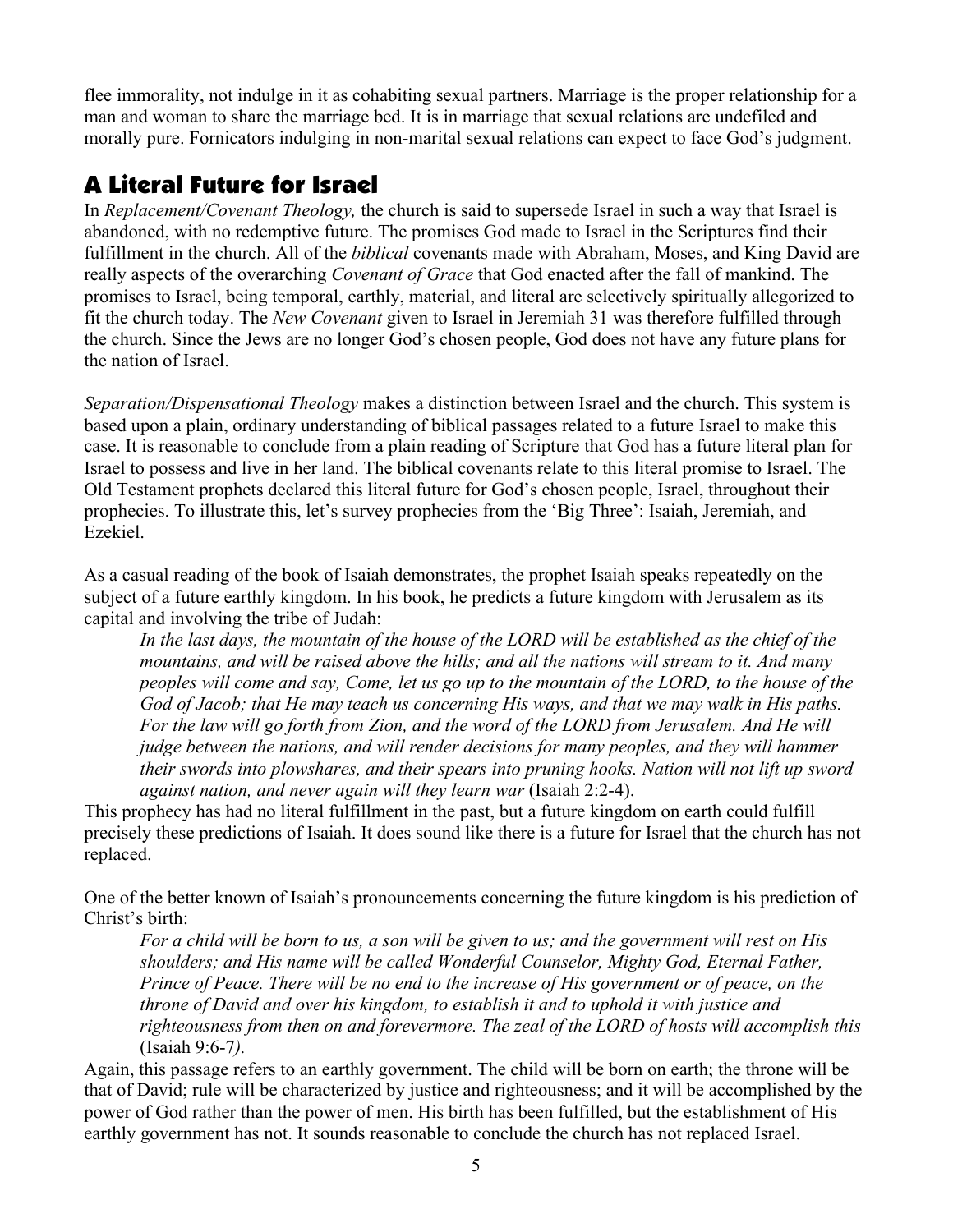Isaiah 49 has several important features about restoring Israel in the future in their land. God lays out promises of future restoration to the faithful remnant who are fearful that the Lord has forsaken and forgotten them. God declares,

*can a woman forget her nursing child, and have no compassion on the son of her womb? Even these may forget but I will not forget you. Behold, I have inscribed you on the palms of My hands; your walls are continually before Me* (Isaiah 49:15-16).

Isaiah continues to articulate a future for Jerusalem and her people, saying,

*I will also rejoice in Jerusalem and be glad in My people; and there will no longer be heard in her the voice of weeping and the sound of crying* (Isaiah 65:17-23).

This sounds like God has a future plan for His city, Jerusalem, where fear and death will no longer be experienced. This does not sound like the church is replacing Israel.

The prophet Jeremiah declared a literal future for the united nation of Israel. The nation of Judah was about to be overrun by Babylon, due to their unfaithfulness to the Lord. God invited them to repent, once again promising that a future repentant nation will turn to God.

*At that time, they shall call Jerusalem 'The Throne of the Lord,' and all the nations will be gathered to it, to Jerusalem, for the name of the Lord; nor shall they walk anymore after the stubbornness of their evil heart. In those days the house of Judah will walk with the house of Israel, and they will come together from the land of the north to the land that I gave your fathers as an inheritance* (Jeremiah 3:17-18).

This sounds like God is going to regather all of His people, both Israel and Judah, in some future time to the land He originally promised to Abraham. It does not sound like a replacement of Israel with the church.

God declared that days are coming in the future when He will bring up

*the sons of Israel from the land of the north and from all the countries where he has banished them. For I will restore them to their own land which I gave to their fathers (Jeremiah 16:15).* God also declared that

*days are coming…when I shall raise up for David a righteous Branch; and He will reign as king and act wisely and do justice and righteousness in the land. In His days Judah will be saved, and Israel will dwell securely; and this is His name by which He will be called, 'The Lord our righteousness'* (Jeremiah 23:5-6).

This sounds like God will regather His people to the land of Israel where they will live and Christ will reign. It does not sound like the church is replacing Israel.

The prophet Ezekiel recorded the following prophecies about a literal future for Israel throughout his book in the run-up to chapters 40–48, which articulate the specifics of the Millennial Kingdom and reign of Jesus Christ in Jerusalem on earth (Ezekiel 11:17-20; 16:60-63; 17:22-24; 20:33-44; 28:25-26; 34:11-

31; 36:8-15, 22-38; 37:11-14, 21-28; 39:25-29). Ezekiel prophesied of a literal future for Israel, stating, *then they will know that I am the Lord their God because I made them go into exile among the nations, and then gathered them again to their own land; and I will leave none of them there any longer…for I shall have poured out my Spirit on the house of Israel, declares the Lord God*  (Ezekiel 39:28-29).

This sounds like God is going to regather His people in the future back into their land He promised to them. This does not sound like a replacement of Israel by the church.

And it's not just Old Testament passages that make this case. In Romans chapters nine through eleven, Paul spoke of a literal Israel and God's dealing with her in the past, present, and future. In this section, he noted the fact that God will save the entire literal nation in the future.